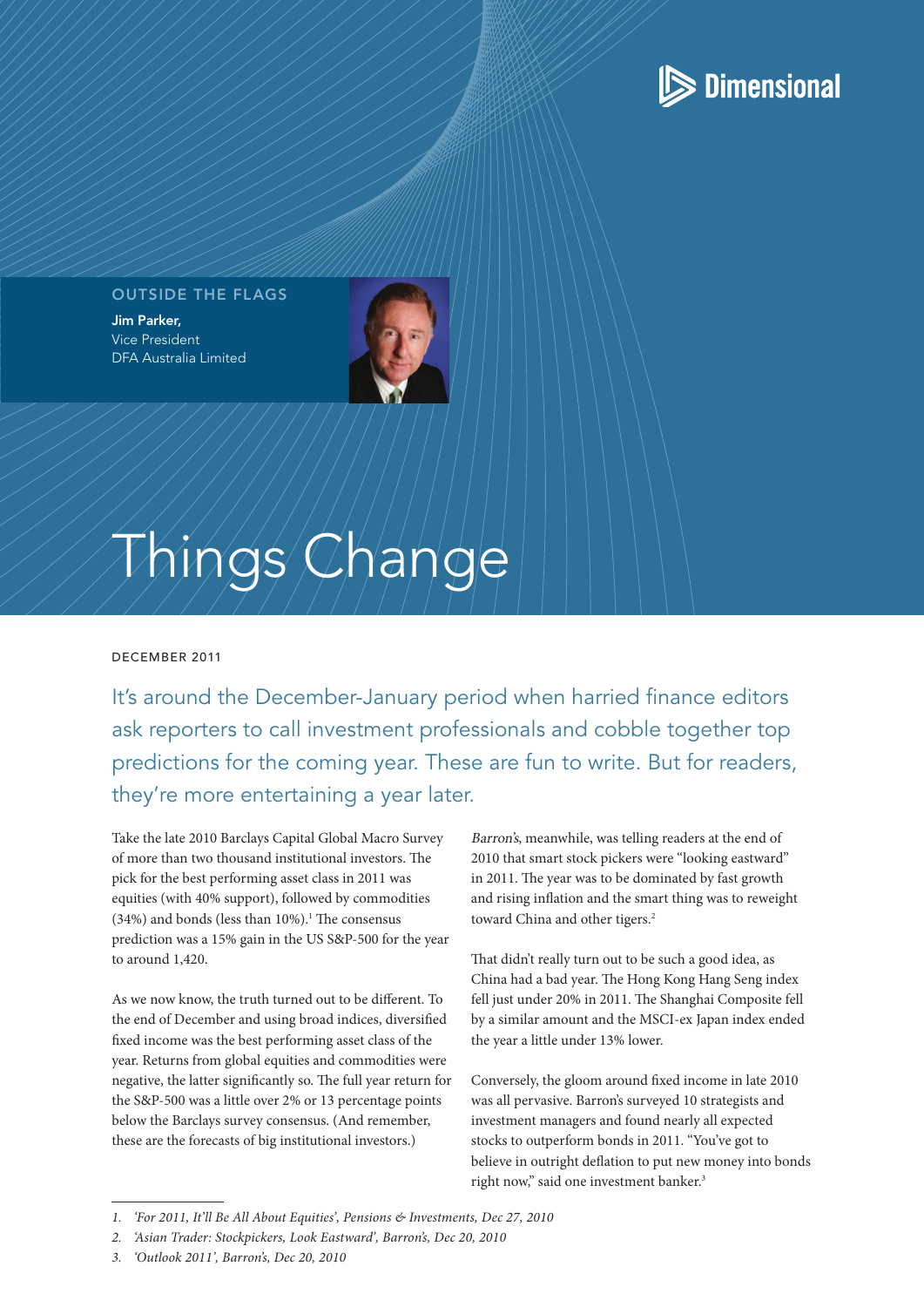

### The Forecast: Asset classes of choice for institutional investors in 2011\*

*\* Barclays Capital Investor survey, Dec 14, 2010*

*\*\* Source: Returns Program. Fixed Income represented by BCGA Bond Index; Equities by MSCI World Index (net div); Commodities by Dow Jones-UBS Commodity Index – all in US dollars.*

The logic might have been impeccable, but the strategy wasn't so. By the end of 2011, the Barclays Capital Global Aggregate Bond Index was up 5.4% for the year, its best performance since 2008.

In other words, bond yields might have been seen as unusually low in late 2010. But they fell even further over the intervening year and those who tried to profit by market timing or making concentrated bets elsewhere paid a heavy price for doing so.

So if the experts can't get the broad asset class movements right, what chance on earth have they of correctly and consistently predicting individual stock or commodity performances? But year after year, that doesn't stop them from trying.

One prominent investment bank team was quoted by The Australian Financial Review last January as saying that platinum was the metal to back in 2011. By the end of the year, the spot platinum price was down nearly 21%. On the Australian stock exchange, platinum stocks Platinum Australia and Aquarius Platinum – both recommended by the bank - had delivered total returns of -87% and -56% respectively. Ouch!4

Stock picks often go wrong because forecasters base their calls on what turn out to be incorrect assumptions on macro-economic variables like base lending rates

and inflation. Take the AFR Smart Investor magazine "expert panel",<sup>5</sup> who in late 2010 suggested to readers moving out of international fixed income and into cash given expectations of rising cash rates in Australia. As it turned out, Aussie rates did not move until November and when they did, the direction was down, not up.

Currencies are another variable that defy even the most assiduous forecasters. In its 2011 outlook, published in the London Daily Telegraph<sup>6</sup> in December 2010, a major British bank forecast sterling would be the year's best performing currency. The bank also predicted stock markets would outperform bonds, with the FTSE-100 rising about 18%. As it turned out, sterling ranked a distant seventh among major currencies against the US dollar in 2011 - behind the Japanese Yen, Swiss Franc, Australian Dollar, New Zealand Dollar, Norwegian Krone and Swedish Krona. Meanwhile, the FTSE ended the year 5.5% lower.

It's a tough business isn't it? And remember these are major financial institutions with armies of expert analysts, mountains of data and sophisticated forecasting tools. So what is an ordinary investor supposed to do?

The first lesson might be that forecasting is hard, particularly about the future! You can do all the analysis you want, but events have a way of messing with your assumptions.

*<sup>4.</sup> 'Platinum to Become the Price of Metals in 2011', Australian Financial Review, Jan 7, 2011*

*<sup>5.</sup> 'How to Rebalance Your Portfolio in 2011', AFR Smart Investor, Dec 17, 2010*

*<sup>6.</sup> 'Sterling Best Major Currency Next Year, says Barclays', The Daily Telegraph, Dec 10, 2010*